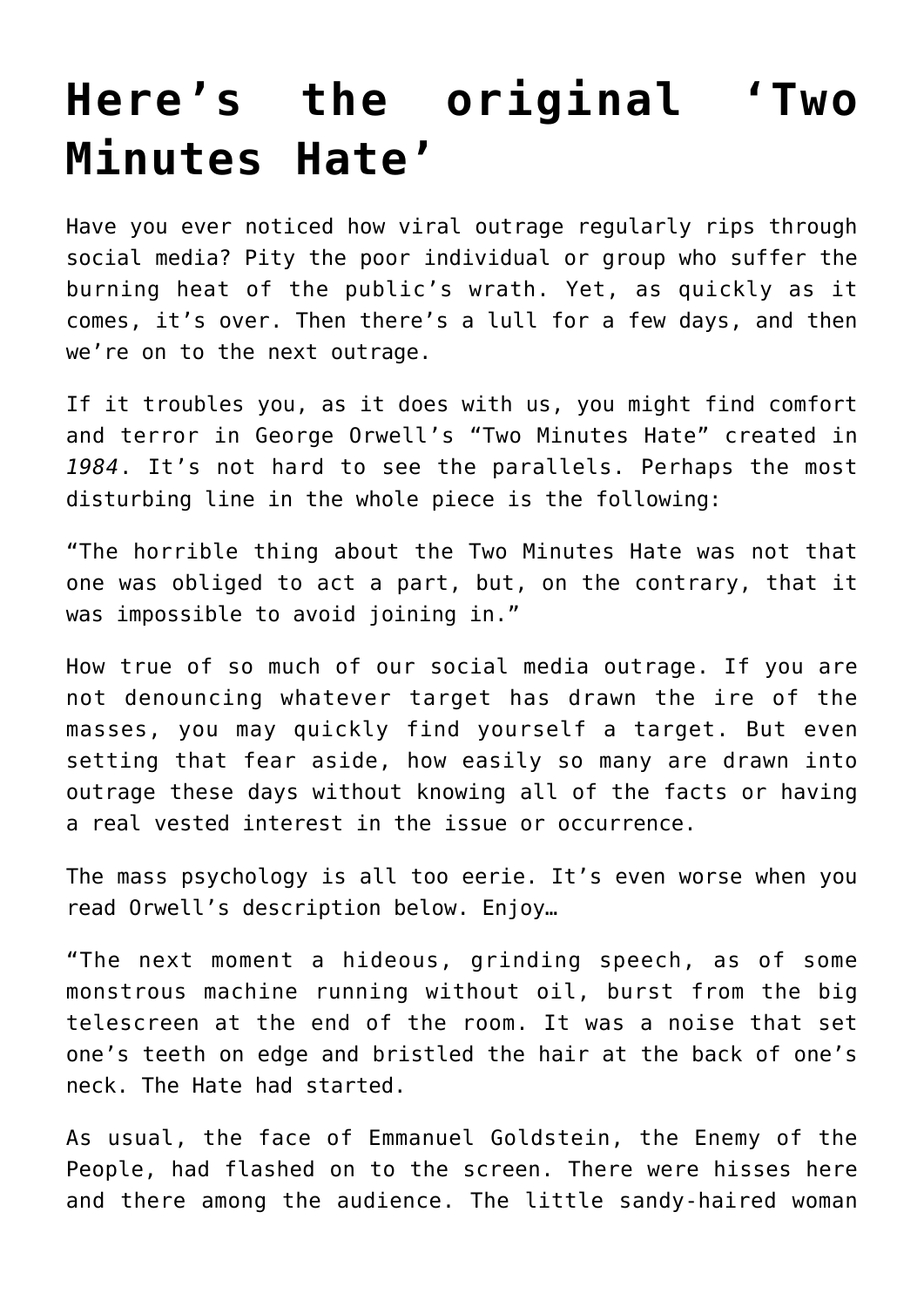gave a squeak of mingled fear and disgust. Goldstein was the renegade and backslider who once, long ago (how long ago, nobody quite remembered), had been one of the leading figures of the Party, almost on a level with Big Brother himself, and then had engaged in counter-revolutionary activities, had been condemned to death, and had mysteriously escaped and disappeared. The programmes of the Two Minutes Hate varied from day to day, but there was none in which Goldstein was not the principal figure…

Winston's diaphragm was constricted. He could never see the face of Goldstein without a painful mixture of emotions. It was a lean Jewish face, with a great fuzzy aureole of white hair and a small goatee beard — a clever face, and yet somehow inherently despicable, with a kind of senile silliness in the long thin nose, near the end of which a pair of spectacles was perched. It resembled the face of a sheep, and the voice, too, had a sheep-like quality. Goldstein was delivering his usual venomous attack upon the doctrines of the Party — an attack so exaggerated and perverse that a child should have been able to see through it, and yet just plausible enough to fill one with an alarmed feeling that other people, less level-headed than oneself, might be taken in by it. He was abusing Big Brother, he was denouncing the dictatorship of the Party, he was demanding the immediate conclusion of peace with Eurasia, he was advocating freedom of speech, freedom of the Press, freedom of assembly, freedom of thought, he was crying hysterically that the revolution had been betrayed — and all this in rapid polysyllabic speech which was a sort of parody of the habitual style of the orators of the Party, and even contained Newspeak words: more Newspeak words, indeed, than any Party member would normally use in real life…

Before the Hate had proceeded for thirty seconds, uncontrollable exclamations of rage were breaking out from half the people in the room. The self-satisfied sheep-like face on the screen, and the terrifying power of the Eurasian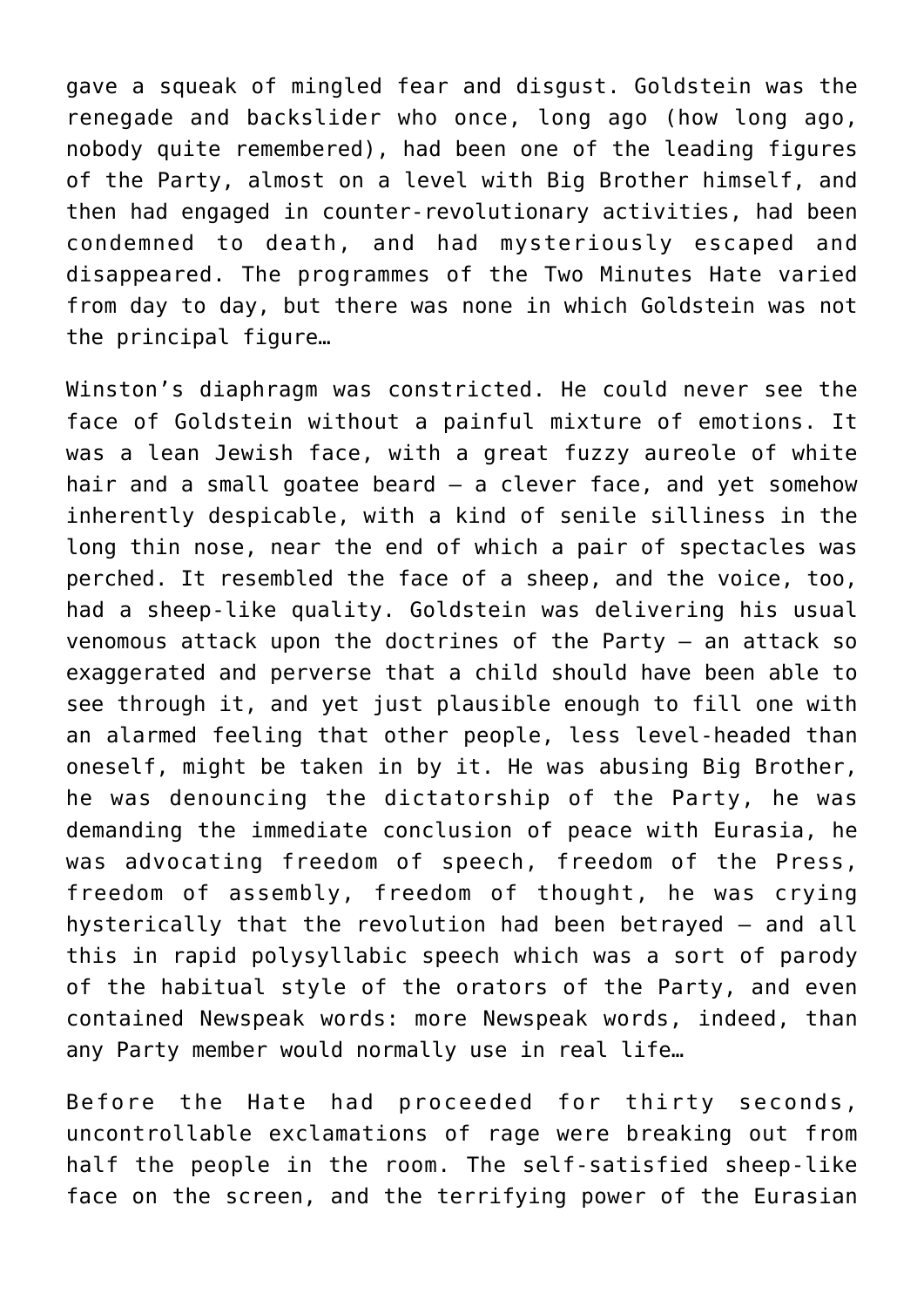army behind it, were too much to be borne: besides, the sight or even the thought of Goldstein produced fear and anger automatically. … But what was strange was that although Goldstein was hated and despised by everybody, although every day and a thousand times a day, on platforms, on the telescreen, in newspapers, in books, his theories were refuted, smashed, ridiculed, held up to the general gaze for the pitiful rubbish that they were  $-$  in spite of all this, his influence never seemed to grow less. Always there were fresh dupes waiting to be seduced by him. A day never passed when spies and saboteurs acting under his directions were not unmasked by the Thought Police. He was the commander of a vast shadowy army, an underground network of conspirators dedicated to the overthrow of the State…

In its second minute the Hate rose to a frenzy. People were leaping up and down in their places and shouting at the tops of their voices in an effort to drown the maddening bleating voice that came from the screen. The little sandy-haired woman had turned bright pink, and her mouth was opening and shutting like that of a landed fish. Even O'Brien's heavy face was flushed. He was sitting very straight in his chair, his powerful chest swelling and quivering as though he were standing up to the assault of a wave. The dark-haired girl behind Winston had begun crying out 'Swine! Swine! Swine!' and suddenly she picked up a heavy Newspeak dictionary and flung it at the screen. It struck Goldstein's nose and bounced off; the voice continued inexorably. In a lucid moment Winston found that he was shouting with the others and kicking his heel violently against the rung of his chair. The horrible thing about the Two Minutes Hate was not that one was obliged to act a part, but, on the contrary, that it was impossible to avoid joining in. Within thirty seconds any pretense was always unnecessary. A hideous ecstasy of fear and vindictiveness, a desire to kill, to torture, to smash faces in with a sledge-hammer, seemed to flow through the whole group of people like an electric current, turning one even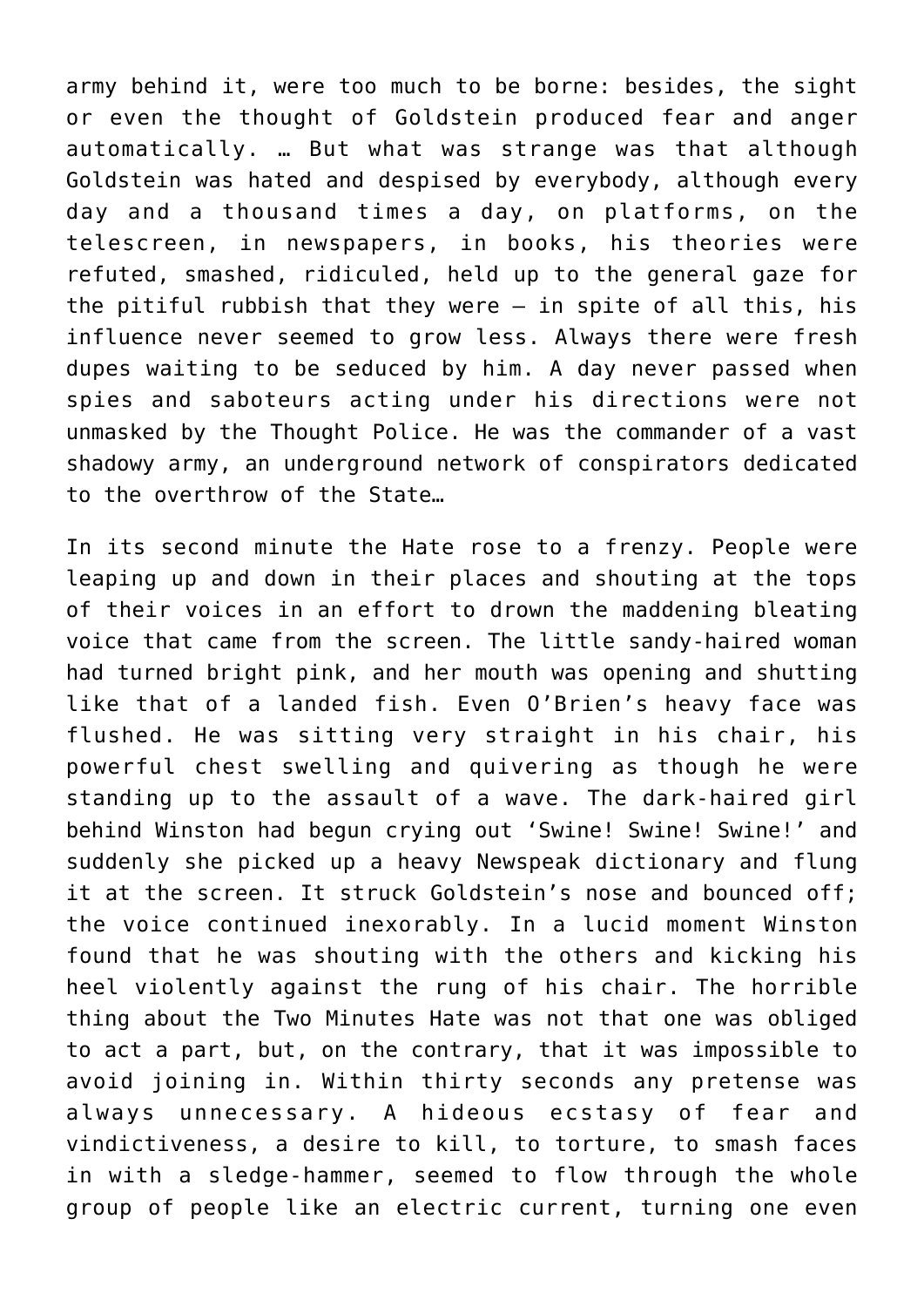against one's will into a grimacing, screaming lunatic. And yet the rage that one felt was an abstract, undirected emotion which could be switched from one object to another like the flame of a blowlamp. Thus, at one moment Winston's hatred was not turned against Goldstein at all, but, on the contrary, against Big Brother, the Party, and the Thought Police; and at such moments his heart went out to the lonely, derided heretic on the screen, sole guardian of truth and sanity in a world of lies. And yet the very next instant he was at one with the people about him, and all that was said of Goldstein seemed to him to be true. At those moments his secret loathing of Big Brother changed into adoration, and Big Brother seemed to tower up, an invincible, fearless protector, standing like a rock…

…

The Hate rose to its climax. The voice of Goldstein had become an actual sheep's bleat, and for an instant the face changed into that of a sheep. Then the sheep-face melted into the figure of a Eurasian soldier who seemed to be advancing, huge and terrible, his sub-machine gun roaring, and seeming to spring out of the surface of the screen, so that some of the people in the front row actually flinched backwards in their seats. But in the same moment, drawing a deep sigh of relief from everybody, the hostile figure melted into the face of Big Brother, black-haired, black-moustachio'd, full of power and mysterious calm, and so vast that it almost filled up the screen. Nobody heard what Big Brother was saying. It was merely a few words of encouragement, the sort of words that are uttered in the din of battle, not distinguishable individually but restoring confidence by the fact of being spoken. Then the face of Big Brother faded away again, and instead the three slogans of the Party stood out in bold capitals:

WAR IS PEACE FREEDOM IS SLAVERY